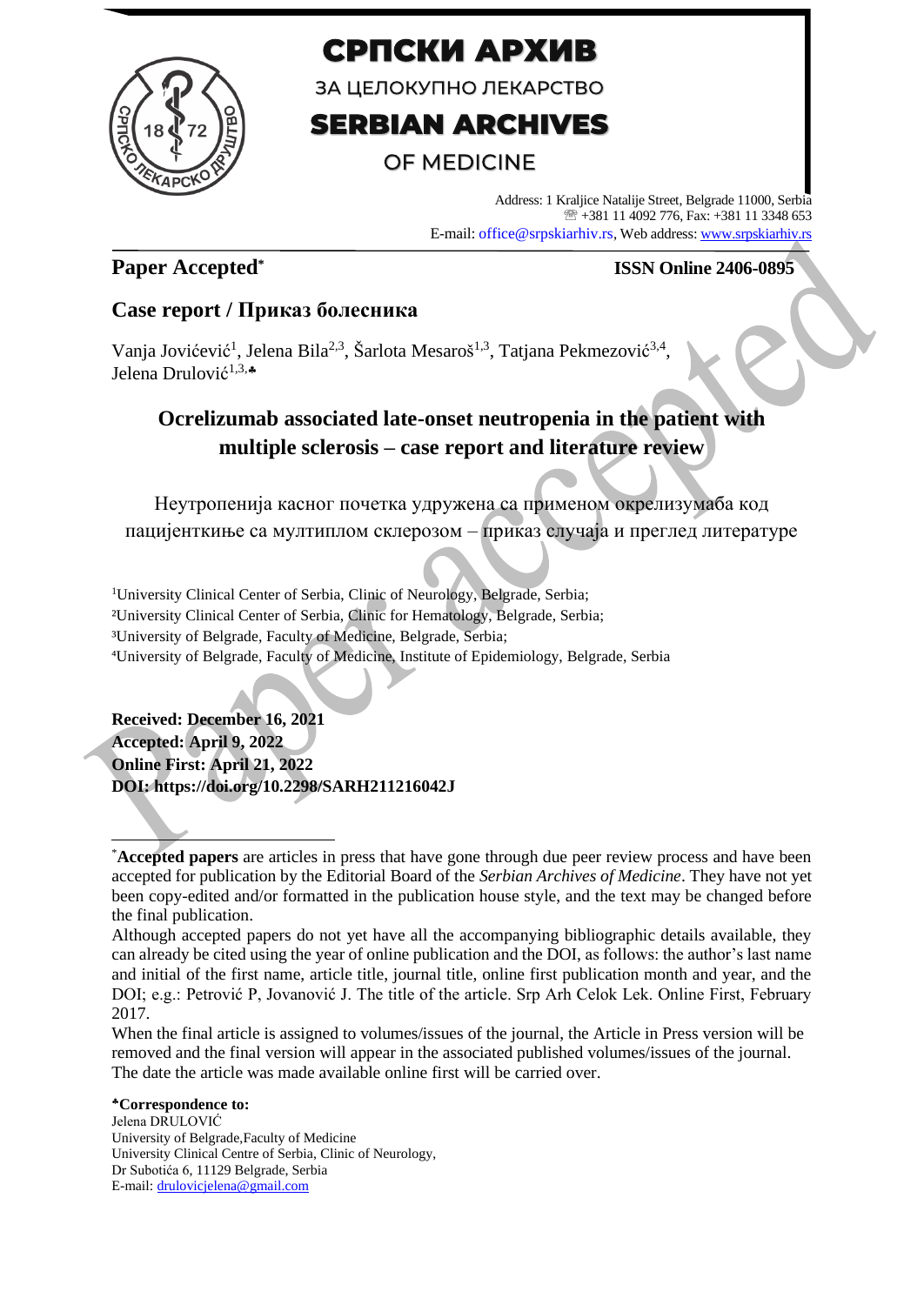Неутропенија касног почетка удружена са применом окрелизумаба код пацијенткиње са мултиплом склерозом – приказ случаја и преглед литературе

#### **SUMMARY**

**Introduction** Ocrelizumab is a recombinant humanized monoclonal antibody that selectively depletes CD20-expressing B cells, which is approved for the treatment of the relapsing and primary progressive multiple sclerosis (MS). It is extremely rarely associated with late onset neutropenia (LON), as an adverse event.

**Case Outline** We describe a case, from the Treatment Registry of the Clinic of Neurology, University Clinical Center of Serbia, Belgrade, of a transient, asymptomatic, LON which was detected in a naïve relapsing-remitting MS patient, six-months after treatment with ocrelizumab.

**Conclusion** Having in mind all until now available data, which indicate that rarely occurring LON on ocrelizumab is asymptomatic and transient in the majority of cases, we assume that it may be suggested that only in patients with complaints suggesting the presence of possible infection, additional complete blood count monitoring, should be mandatory, exclusively at that moment, apart from the precisely defined regular follow-up. **Keywords:** late onset neutropenia; ocrelizumab; multiple sclerosis

#### **САЖЕТАК**

**Увод** Окрелизумаб је рекомбинантно хуманизовано моноклонско антитело које доводи до селективне деплеције *CD-20 B* лимфоцита, и које је одобрено за лечење релапсне и примарно прогресивне мултипле склерозе (МС). Касна неутропенија је изузетно ретко удружена са окрелизумабом, као нежељени догађај. **Приказ случаја** Приказана је пацијенткиња из Терапијског регистра Клинике за неурологију Универзитетског клиничког центра Србије, у Београду, са транзиторном, асимптоматском неутропенијом касног почетка, која је детектована код претходно нелечене пацијенткиње са релапсно ремитентном МС, шест месеци након примене окрелизумаба.

**Закључак** На основу досадашњих доступних података који указују на то да је неутропенија касног почетка индукована окрелизумабом, у већини случајева асимптоматска и транзиторна, могло би се закључити да је додатно праћење крвне слике, ван стандардизованог протокола, неопходно само у случају сумње на постојање инфекције.

**Кључне речи:** неутропенија касног почетка; окрелизумаб; мултипла склероза

### **INTRODUCTION**

Ocrelizumab is a recombinant humanized monoclonal antibody that selectively depletes CD20-expressing B cells [1]. The precise mechanisms of action of ocrelizumab are not fully elucidated, but it has been demonstrated that this molecule has no influence on plasma cells or neutrophils [2]. In March 2017, it has been approved by the FDA, and in January 2018 by EMA, for the treatment of both, relapsing (R) and primary progressive (PP) multiple sclerosis (MS). Until May 2021, more than 200,000 people have been treated globally with ocrelizumab [1]. The most commonly reported adverse effects in clinical trials were infusion-related reactions, infections and in a small proportion of subjects, malignancies [1].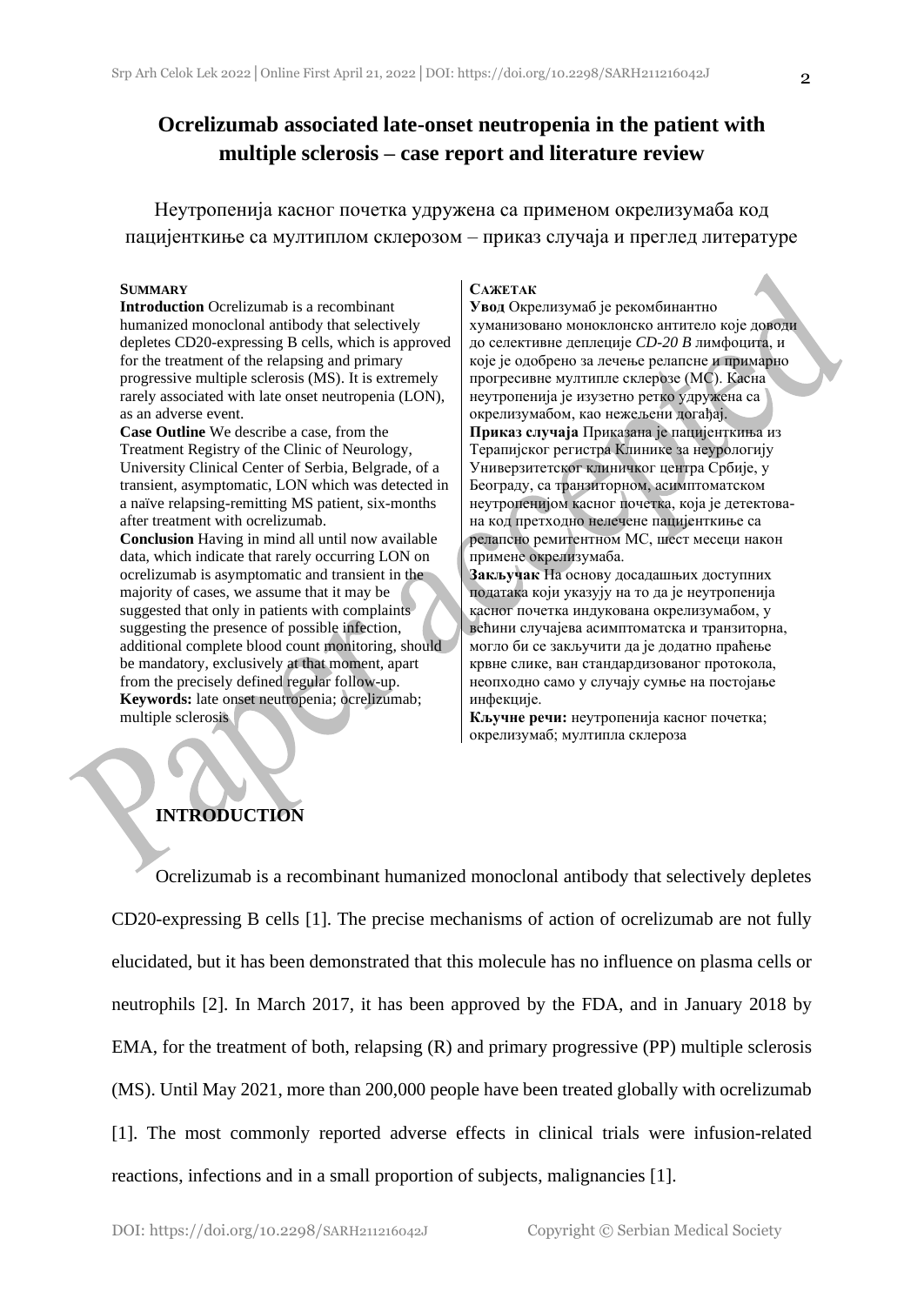Late onset neutropenia (LON), is defined as an absolute neutrophils count  $(ANC) < 1.5$  $\times$  10<sup>9</sup>/L that develops in  $>$  four weeks after the last drug administration, preceded by a normal neutrophils count, without other identifiable causes [2, 3, 4]. In the postmarketing period ocrelizumab induced late-onset neutropenia (LON) was rarely reported [2, 3, 4, 5, 6]. LON was transient in all of those patients, and they all continued with ocrelizumab treatment after neutropenia resolved.

We describe a case of the transient, asymptomatic, LON which developed in a naïve relapsing-remitting (RR) MS patient after treatment with ocrelizumab.

#### **CASE REPORT**

A 25-year-old female patient was diagnosed with RRMS, after second, severe, motor relapse, in December 2019. Diagnosis was based on brain MRI that revealed high number of T2 weighted supra and infratentorial lesions, with one gadolinium enhancing lesion, and oligoclonal bands present exclusively in the cerebrospinal fluid. She had autoimmune thyroiditis, and no other illnesses, without usage of other drugs. Several years prior to establishing MS diagnosis, she suffered from Epstein–Barr virus infection. At that time, because of the abnormal complete blood count, sternal puncture was performed which did not indicate any abnormality in the bone marrow aspirate. On August 6, 2020, she started the treatment with the two first doses of intravenous infusions of ocrelizumab (600 mg, in total). Preinfusion blood counts were normal and she didn't have any signs or symptoms of infection. Six months later, on February 3, 2021, in the laboratory results isolated neutropenia ( $\text{ANC} =$  $1.3 \times 10^{9}$ /L) was observed, without other changes in the blood count (hemoglobin 128g/l, MCV 9.6fL, white blood cells  $3.6x10^{9}/l$ , platelets 191 x  $10^{9}/l$ ). Routine biochemical analysis, test panel for autoimmune diseases including autoimmune thyroiditis, did not reveal any pathological findings. Due to the above-mentioned data from medical history, on February 10<sup>th</sup>,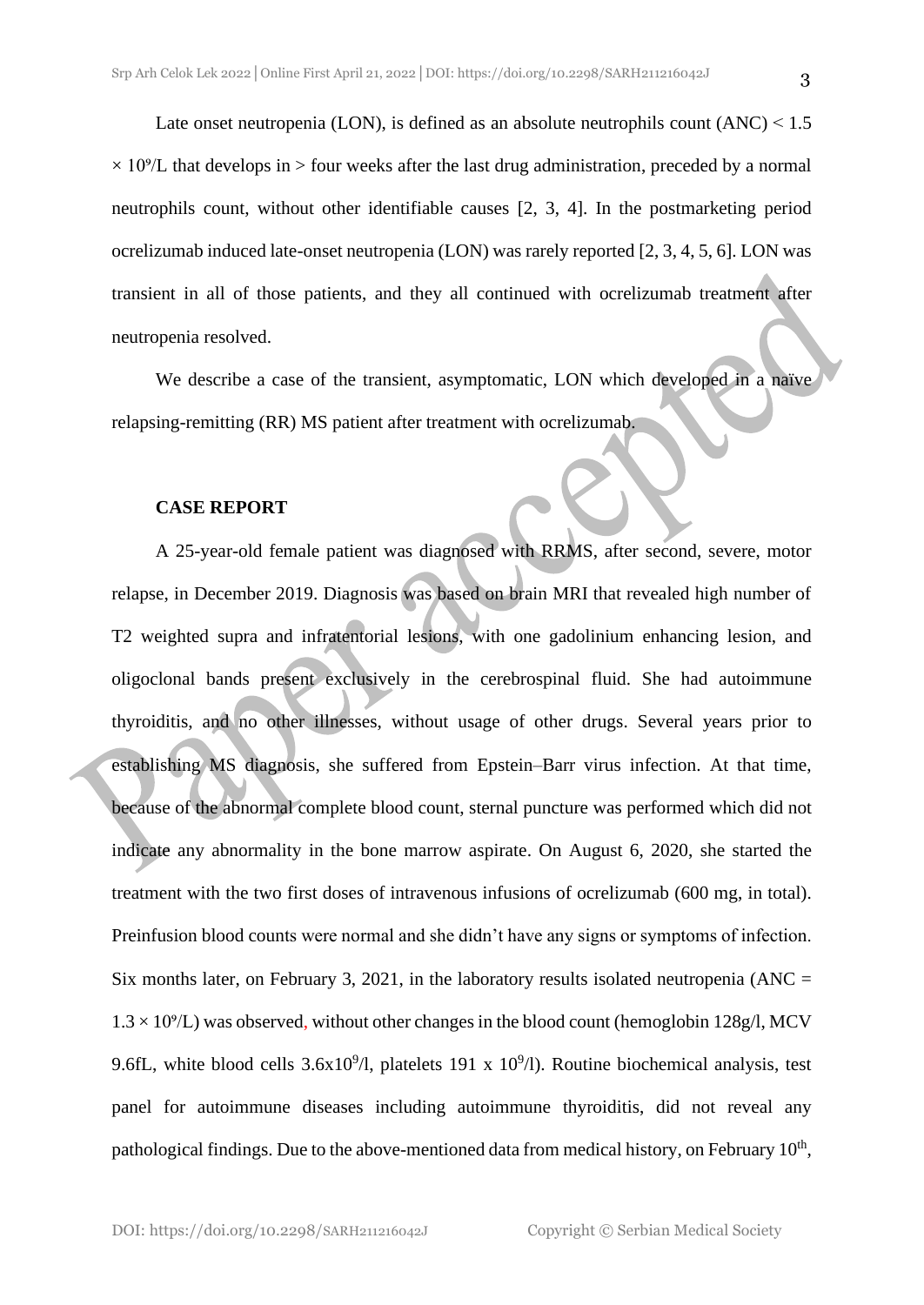2021, sternal puncture was repeated and analysis of the bone marrow aspirate indicated normal bone marrow characterized with normal cellularity and appearance of granulocytic lineage, as well as the absence of dysplastic features or interrupted differentiation. Based on the finding of the bone marrow aspirate, and absence of other proven causes of neutropenia as: relevant data in patient's medical history, absence of any other complaints or physical findings; lack of other laboratory deviations; or concomitant medication possibly causing abnormalities in the blood count, diagnosis of LON was established. In accordance to the registered level of LON as ANC =  $1.3 \times 10^9$ /L, close monitoring of blood count twice weekly was indicated without application of granulocyte colony-stimulating factor (G-CSF). After three weeks of follow-up, patient was asymptomatic with complete recovery of LON (ANC =  $2.7 \times 10^9$ /L) and ocrelizumab administration was continued as previously scheduled on February 26, 2021.

The study was done in accordance with the institutional Committee on Ethics.

### **DISCUSSION**

Ocrelizumab is a recombinant antiCD-20 monoclonal antibody, that has proven its efficacy and safety in pivotal controlled clinical trials (OPERA I, OPERA II, ORATORIO) for RMS and PPMS [1]. In the OPERA I and II, neutropenia in the RMS patients treated with ocrelizumab (14.7%), occurred significantly less frequently compared to interferon beta-1a patients (40.9%) [1]. Comparison of PPMS ocrelizumab patients (13%) with patients on placebo (10%), related to the development of neutropenia, did not demonstrate major differences [1]. In all of those patients, neutropenia was transient, and thus the ocrelizumab administration was continued.

We present the first case of LON associated with ocrelizumab at the Clinic of Neurology of the University Clinical Center of Serbia, in Belgrade. The diagnosis, follow-up and treatment of LON were conducted in accordance with the current recommendations for the diagnostics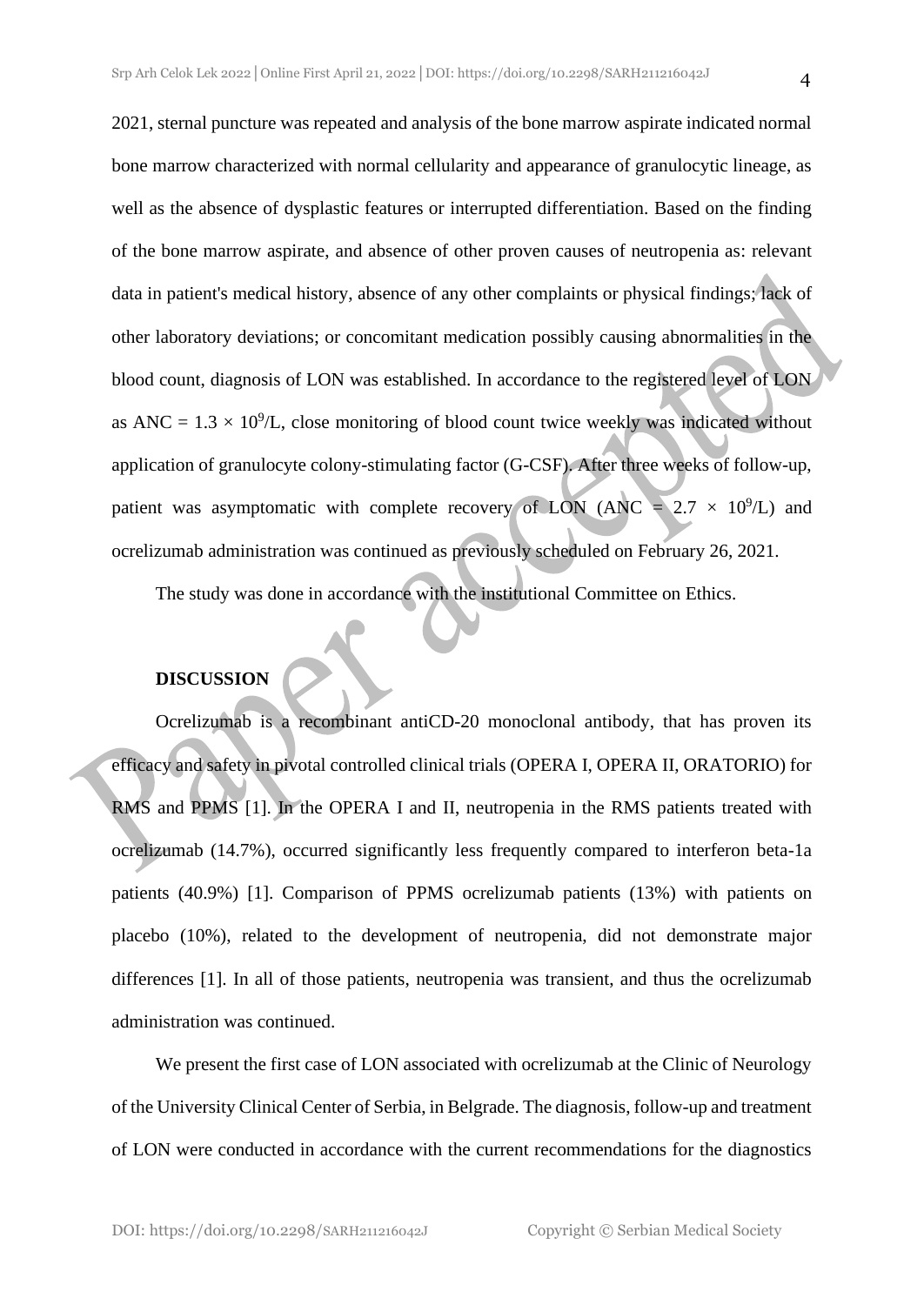and treatment of neutropenia. As of March 30, 2021, 139 patients with RMS and PPMS have been included in the Treatment Registry for highly effective disease modifying therapies for MS, established at the Clinic of Neurology. Until now, in the postmarketing surveillance, there are five reported cases of LON associated with ocrelizumab (Table 1). Female gender and RRMS were the most common demographic and clinical characteristics in these patients. In line with our case, three reported patients [3, 5, 6], one with RRMS and two with PPMS, were treatment naive. In the two remaining cases, disease modifying therapy has been already administered prior to ocrelizumab. Therefore, this interaction may have contributed to the development of LON [2, 4]. At least three to six months from the last dose of ocrelizumab was necessary for LON to be developed. Bone marrow biopsy performed in our patient, and one recently reported case, did not suggest any primary bone marrow dysfunction [6]. Cohene, Zanetta et al. [3] and Rauniyar et al. [6] have described symptoms of possible infection due to LON in their MS patients, which completely resolved after treatment with antibiotics, acyclovir [2, 3] and human granulocyte colony stimulating factor [6]. Additionally, a reported case of a 34-year-old male who developed neutropenic enterocolitis, treated with administration of broad-spectrum of intravenous antibiotics, had a complete recovery [5]. It has been described that with rituximab, B cell-depleting drug with very similar mechanism of action, rates of infections due to LON ranged 0–20% [7].

Our patient had no complaints, and thus the antibiotics were not applied. In the clinical trials with ocrelizumab, in 13% of patient's neutropenia has transient, without associated infection [1]. Reported untreated cases resolved spontaneously within 6–20 days [2]. Only three patients with LON due to ocrelizumab, published until now, received human granulocyte colony stimulating factor [2, 5, 6]. Ocrelizumab administration was continued in all cases, except in the patient with neutropenic enterocolitis, were ocrelizumab was not scheduled at the moment of publication [5].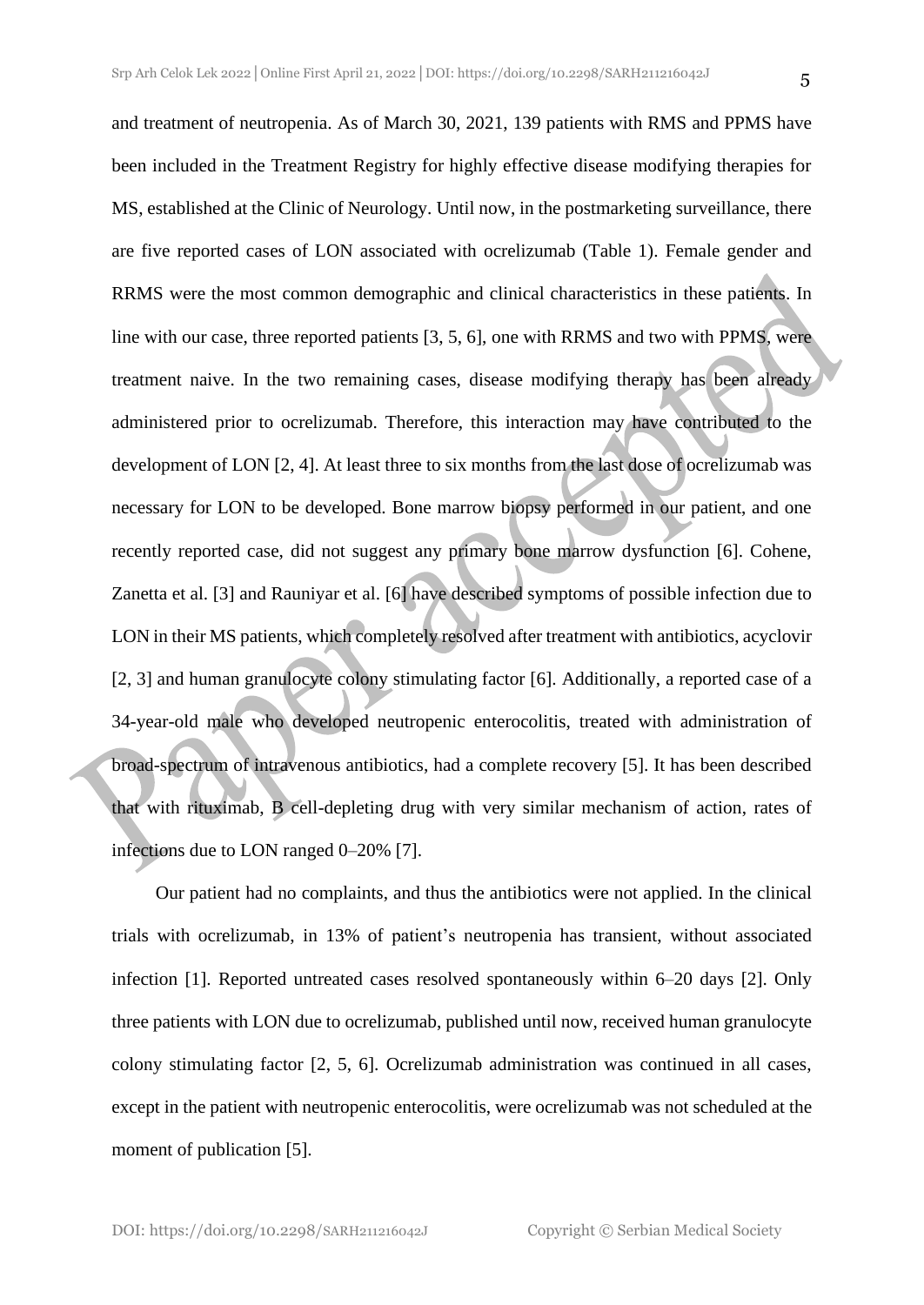LON associated with ocrelizumab has unpredictable time of appearance, transient course and low prevalence. Therefore, the treatment with ocrelizumab does not necessitate the development of the new guidelines for regular complete blood count monitoring during therapy. Currently available data suggest that LON may be asymptomatic and, extremely rarely, associated with severe clinical manifestations. Having all above mentioned in mind, we suggest that only in patients on ocrelizumab with complaints suggesting possible infection, blood count monitoring should be mandatory at that moment.

**Conflict of interest:** None declared.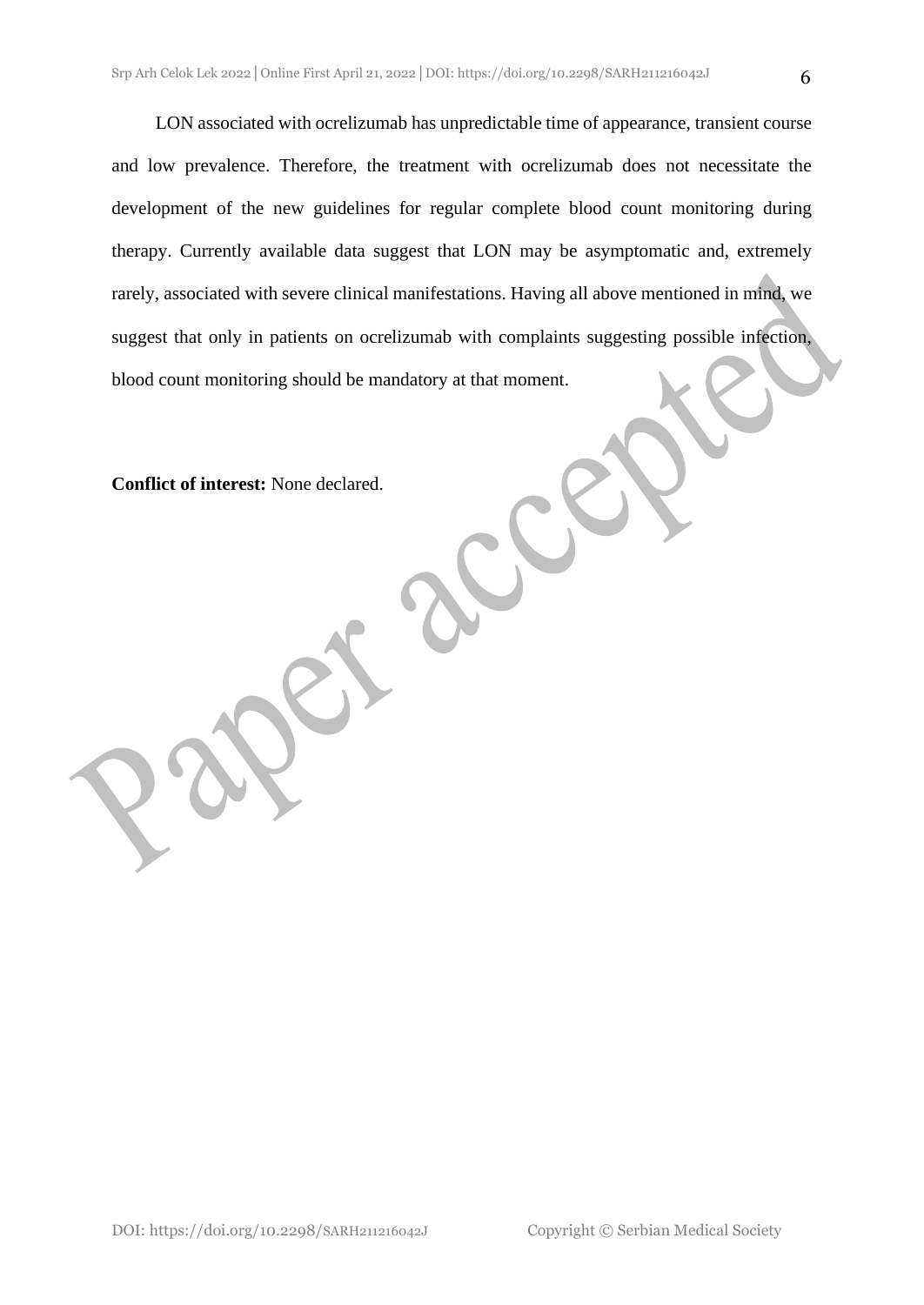#### **REFERENCES**

1. https://www.ocrevus.com/patient/ocrevus-101/about-ocrevus.html

2. Cohen BA. Late-onset neutropenia following ocrelizumab therapy for multiple sclerosis.

Neurology, 2019; 92(9):435-436. doi: 10.1212/WNL.0000000000006924

3. Zanetta C, Robotti M, Nozzolillo A, Sangalli F, Liberatore G, Nobile-Orazio E, et al. Late onset absolute neutropenia associated with ocrelizumab treatment in multiple sclerosis: A case report and review of the literature. J Neurol Sci. 2020; 15;409:116603. doi: 10.1016/j.jns.2019.116603

4. Auer M, Bsteh G, Hegen H, Wurth S, Zinganell A, Berger T, et al. Late-onset neutropenia in a multiple sclerosis patient after first dose ocrelizumab switched from rituximab. Mult Scler Relat Disord. 2020;102155. doi: 10.1016/j.msard.2020.102155

5. Baird-Gunning J, Yun J, Stevenson W, Ng K. Severe Delayed-Onset Neutropenia Induced by Ocrelizumab. Neurohospitalist. 2021; 11(1):59-61. doi: 10.1177/1941874420936438

6. Rauniyar R, Rauniyar R, Agrawal A, Yadav S, Avula S. Severe late-onset neutropenia induced by ocrelizumab in a multiple sclerosis patient: A case report. Clin Case Rep. 2022;10:e05299. doi:10.1002/ccr3.5299 7. Cattaneo C, Spedini P, Casari S, Re A, Tucci A, Borlenghi E, et al. Delayed-onset peripheral blood cytopenia after rituximab: frequency and risk factor assessment in a consecutive series of 77 treatments. Leuk Lymphoma. 2006; 47(6):1013-7. doi: 10.1080/10428190500473113